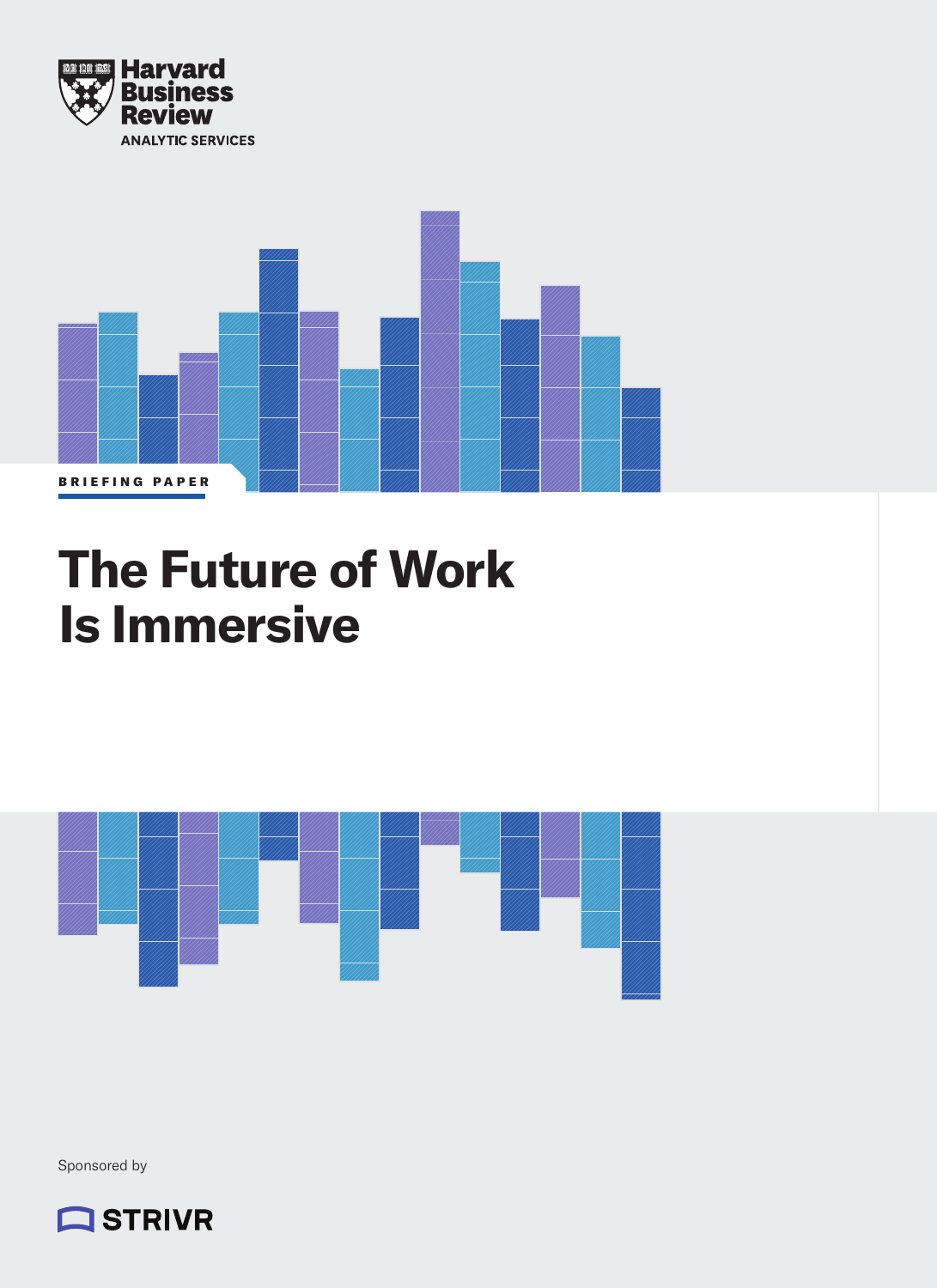### ABOUT THE SPONSOR

#### **ABOUT STRIVR**

With over one million trained in VR, Strivr is transforming the employee journey through Immersive Learning. Incubated at Stanford University, Strivr's Immersive Learning platform powers the creation, delivery, management, and measurement of VR-based learning to optimize workforce performance. With Strivr, enterprises gain unique learning and assessment data to measure training effectiveness, evaluate role potential, and predict learning outcomes at scale. From hiring to training and upskilling, Strivr is proud to partner with elite sports teams and Fortune 1000 companies including BMW, FedEx Ground, Sprouts, Verizon, and Walmart to elevate performance through immersive experience. For more information, visit www.strivr.com.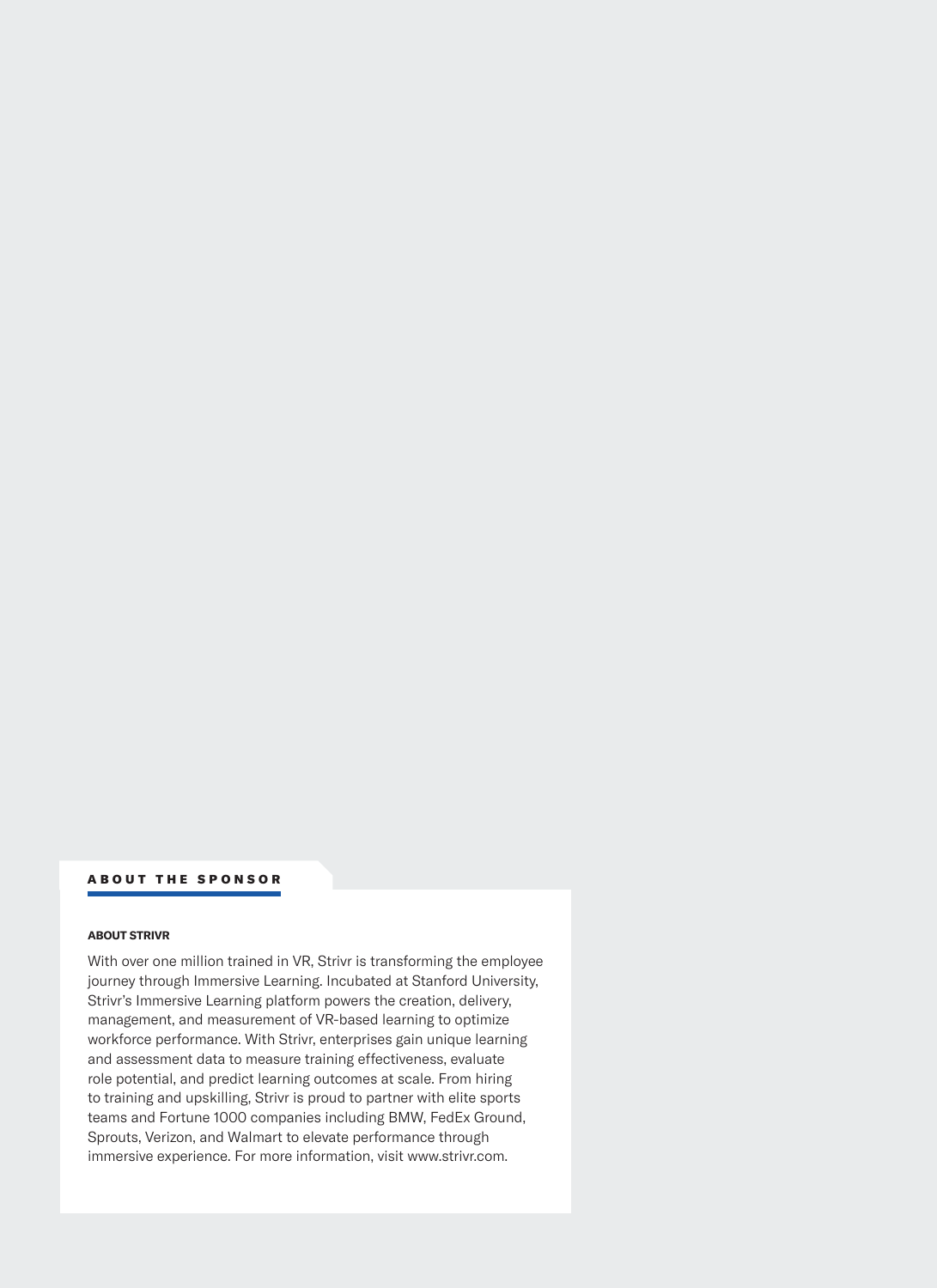# **The Future of Work Is Immersive**

The world of work is changing fast, bringing new challenges and unprecedented demands. Automation, digital transformation, the global pandemic, the gig economy, and changes in demographics, employees' expectations, and corporate mandates are just a few of the seismic shifts affecting what companies do and how they do it. To meet these challenges and stay competitive, organizations need to ensure they can respond in an agile way to whatever the future throws at them. Companies that do will be well positioned to thrive; those that don't will struggle to keep up. Strategically, there is now an imperative to invest in the future of work. The goal of properly training and equipping your workforce is nothing less than an existential one, especially as employee expectations rise and customer experience provides competitive advantage.

Yet for all the investments companies make in training people—U.S. firms spent \$83 billion on it in 2019, around \$1,300 per participant<sup>1</sup>—there continues to be a gap between the skills people have and the skills they need. The financial effects can be enormous. In manufacturing, for example, the skills gap may leave as many as 2.4 million jobs unfilled between 2018 and 2028, with an economic impact of up to \$2.5 trillion.2

The skills gap isn't likely to shrink in the future, either, as employees across industries are required to take on new kinds of jobs or tasks. "Our research shows that 85% of employees believe that they need new skills to be effective at work," says Raffaella Camera, global head of innovation and market strategy for Accenture XR. "And 50% of business leaders identify skills shortages as a key workforce challenge."

## HIGHLIGHTS

As the future of work continually changes, the **tools you use for preparing your workforce** can become your competitive advantage.

Immersive learning provides a way to **train workers faster, more engagingly, and more effectively**  than traditional methods do.

The data and insights that immersive learning provides enable human resources leaders to **become stronger business partners** with their organizations.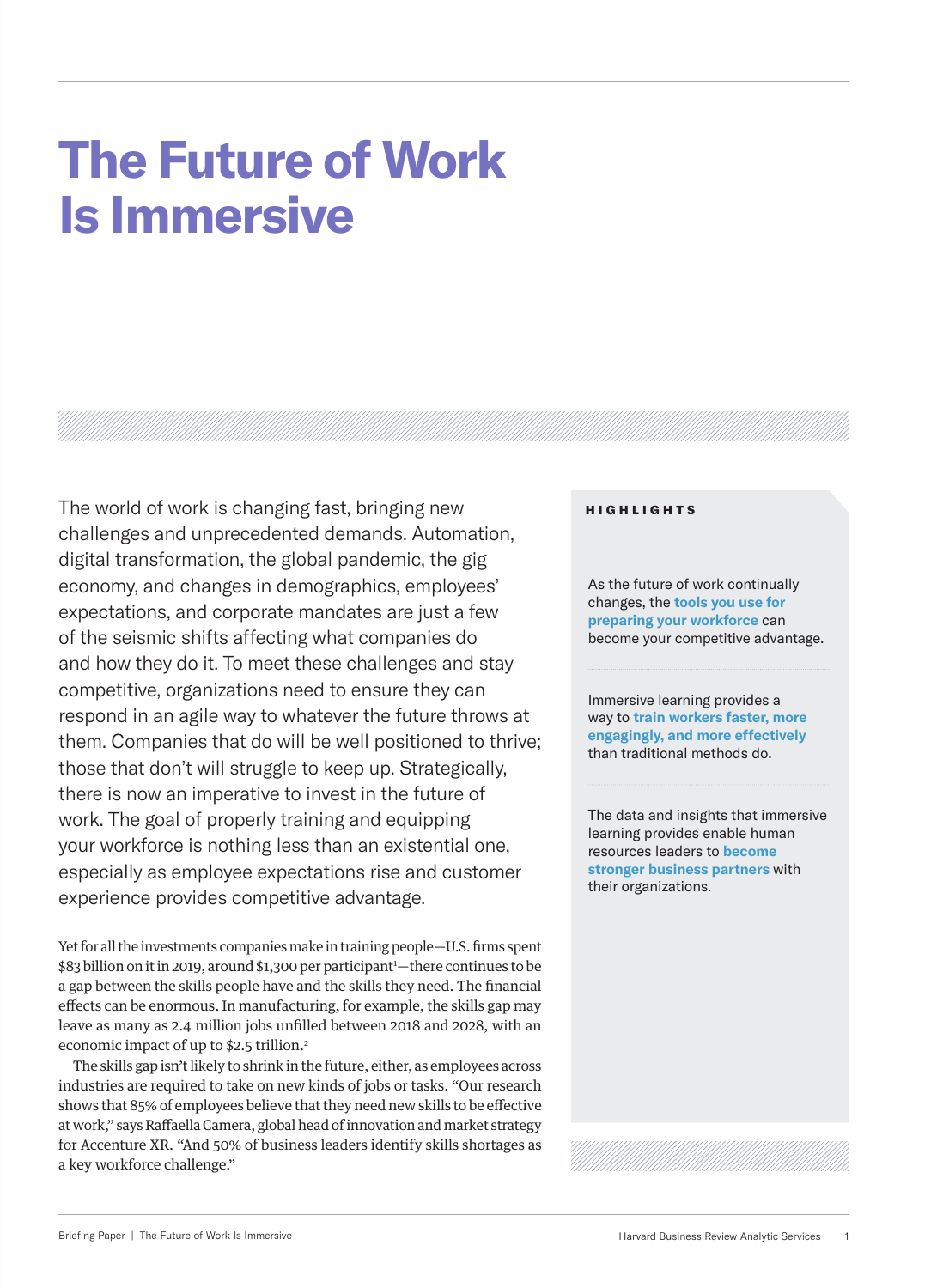

Over 20 years of research has found that VR is great for building muscle memory, including for the business-essential tasks in frontline workers' jobs.

Whether it's hiring workers or upskilling them, forwardlooking leaders can't delay investing in their workforces in new ways—ones that have proven to make an impact on employees' skill sets and performance. As HR executives meet the challenge of skills gaps and more strategically prepare for how work will change in the future, immersive learning is providing a faster, more engaging, and more effective method to train workers at scale.

Josh Bersin, a global industry analyst and dean of the Josh Bersin Academy, says many executives may not realize how advanced immersive learning has become and that it's ready for prime time. "A lot of people are very risk-averse in the way they do HR," he explains. "They won't see the ROI of immersive learning until somebody else does it, at which point they have likely fallen behind."

# **The Strategic Value of Real-world Simulation**

Immersive learning, which is founded in virtual reality (VR), has benefited from hardware improvements, cloudbased content delivery, data science, and spatial design. It has become the "killer app" of VR, and many Fortune 500 companies now view it as a key part of their training programs. "Making sure we stay on top of the latest developments in training technologies is essential to our people-service-profit philosophy," says Jeff Welch, managing director of FedEx Ground University.

VR simulates real-world situations, and the science behind it shows exactly why it's so effective. Over 20 years of research has found that the technology is great for building muscle memory, including for the business-essential tasks in frontline workers' jobs. When someone performs an action in VR, it activates the same parts of their brain as does performing the action in the real world.

Immersive learning re-creates in VR the day-to-day challenges workers encounter on the job, letting them practice what to do and say in a safe, realistic simulation. Where traditional methods might have had workers talk about a complicated scenario in a classroom or even role-play it with one another, VR trainings help them build their skills while seeing, hearing, and feeling exactly what they would in the moment. "Training frontline employees in a virtual environment enables us to simulate day-to-day workplace challenges more efficiently," says Welch.

The hands-on training leads to faster, deeper learning, so employees spend less time away from the floor and get to serving customers sooner. "The challenge is, how do we provide skills to our associates so they're ready to go and do their jobs as quickly as possible?" says Heather Durtschi, senior director of learning content design and development at Walmart.

Workers also feel prepared and confident, which makes them more likely to stay in their roles, cutting down on costly attrition. In fact, increased customer satisfaction, stronger employee engagement, and safer workplaces all are proven results of such training.

# **A Source of Competitive Advantage**

As executives prepare for the future of work, and especially as the pandemic has forced them to revisit key aspects of their business, they are already rethinking the traditional methods of learning. These passive methods—from seminars to videos, from role-playing to all-day group training sessions—tend to be slow, don't scale well, pull workers away from their jobs for hours or days, don't always have a clear ROI or metrics for success, and often require travel.

Passive training methods also don't always lead to knowledge retention, which means their effectiveness is limited. "You really never learn anything until you do it," says Bersin. "You can go to a class, you can take a test, but as soon as you walk out of the classroom, you lose about threequarters of the information in the next few hours."

But the problem here goes far beyond knowledge retention. What should make executives especially nervous is the biggerpicture issue: They can pour their budgets into certain training methods, but until employees hit the floor, it won't be clear whether those methods worked. In other words, it won't be clear whether the training investment paid off.

Immersive learning addresses this problem with the data that the experience generates. The VR platform can track where employees look, what they notice (or don't), and what they spend too much (or too little) time on. When training for soft skills, the data can include metrics such as verbal analytics about what learners said and how it affected the scenario's outcome. Walmart, for example, compares "what they knew prior and post-training," says the company's Durtschi. "What did it look like as far as their listening skills? What did they observe when they went through the module?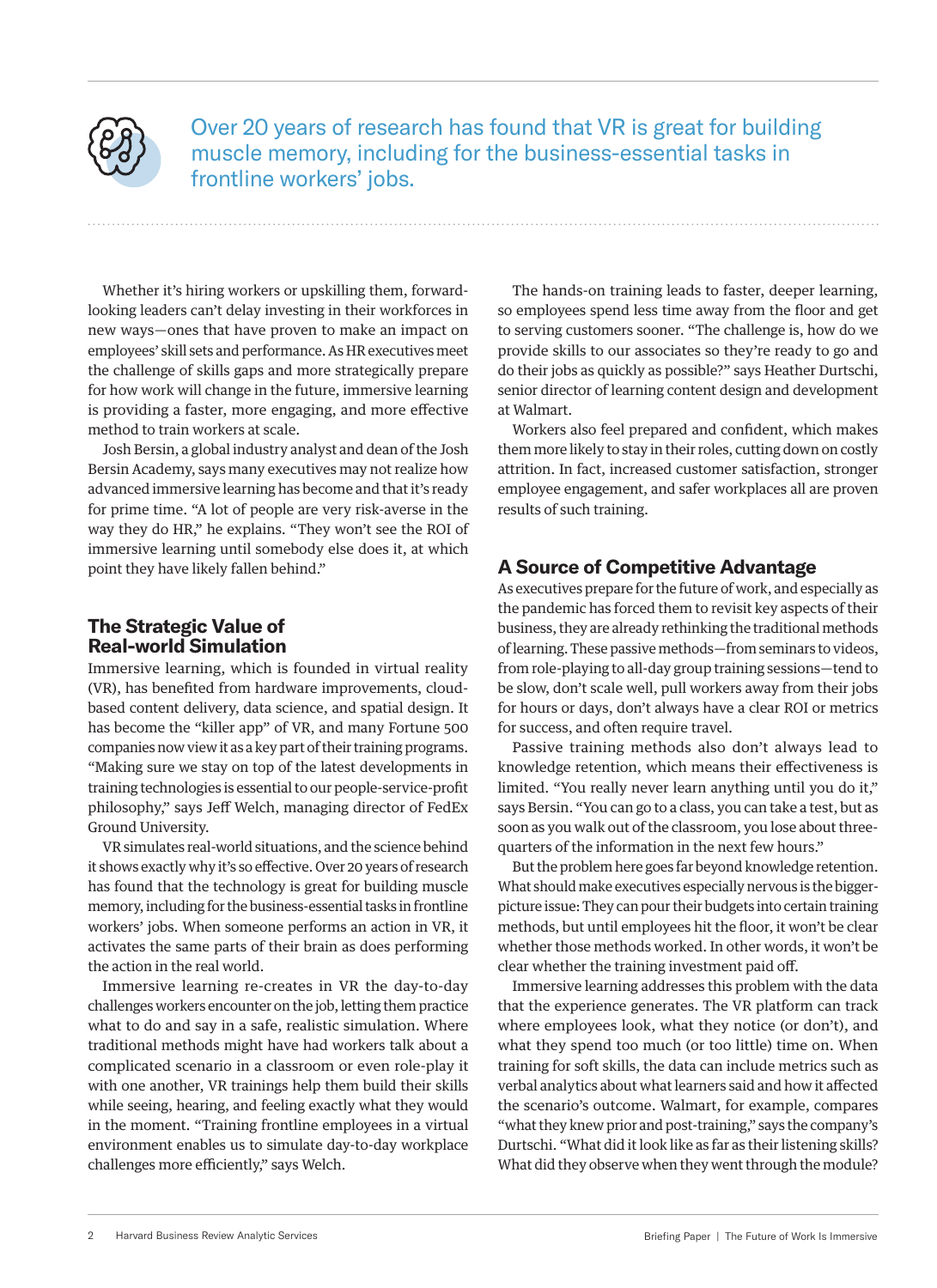How did they react when it comes to decision making or problem solving?" With this data, trainings can provide actionable insights for planning and adapting workforce skills to meet business needs.

## **Immersive Training at Scale**

Companies in a variety of industries—from retail to shipping and beyond—are using immersive learning to create moreeffective training experiences for their employees.

Walmart initially added immersive learning to its 200 academies, which train associates in customer service skills. During the pilot, associates who used VR training reported 30% higher satisfaction, scored higher on tests 70% of the time, and had 10% to 15% higher knowledge retention. Walmart has since rolled out more than 17,000 VR headsets to all of its stores across the U.S., so more than one million associates can learn job-essential skills right where they are. "Immersive learning is what's going to help provide those necessary skills to individuals unlike any other type of learning, and do it quickly, engagingly, and in a way that they will remember," says Durtschi.

The company has also created a VR experience to show workers how to set up its stores' pickup towers—essentially, vending machines for customers to retrieve their online orders. The setup is a relatively complicated process that must be done a certain way. Previously, the training had been conducted by a human coach, who had to travel from store to store, and consisted of an all-day session. With the VR experience, travel is not required and the training time has been cut to just 15 minutes—a 96% reduction.

Notably, Walmart has found that immersive learning trains associates just as well as a coach would. When reviewing the work of employees who used the VR experience, "the e-commerce coach said they clearly were knowledgeable in everything the coach would have taught them, and retained it," says Durtschi. "So then you start thinking about the savings … and when new associates come into this position, it's now a training that we can provide on an ongoing basis."

For Verizon, immersive learning is offering a way to re-create interactions with tier-one business customers, which can be hard to do with traditional learning methods. The company created a VR experience, for example, to help call center employees build de-escalation and empathy skills, with the goal of transforming the customer experience during sensitive, business-critical conversations. "You can't replicate empathy in a way that would be effective [in a classroom]," says Lou Tedrick, vice president of global learning and development at Verizon. While workers might know how to react when they leave role-play trainings, she adds, they don't have the practice needed to turn the knowledge into instinct.

Immersive learning, with its learn-by-doing methodology, helps employees build those instincts. The VR experience



"You really never learn anything until you do it. You can go to a class, you can take a test, but as soon as you walk out of the classroom, you lose about three-quarters of the information in the next few hours," says Josh Bersin, dean of Josh Bersin Academy.

helps call center employees understand a customer's point of view by virtually putting them on the other end of the phone. The experience "humanizes interactions and allows us to understand the customer exactly in the circumstances they are in," says Tedrick.

When piloting the experience, Verizon compared the results of employees who were trained with VR and those who weren't, looking at key performance indicators, including net promoter score, customer satisfaction rates, and call resolution. "Overall," says Tedrick, "the folks who were trained using the VR experience … outperformed their counterparts." Following the success of the VR pilot, Verizon decided to roll out the training to all of its call centers. "We're modifying the scenarios to the times and the situations that employees deal with, but we're using it with every call center organization," says Tedrick.

FedEx Ground, meanwhile, has chosen to meet the skills gap head-on, given the rising demand for frontline employees as the consumer economy more fully embraces e-commerce, which uses far more small-package transportation than ever before. Training employees efficiently and effectively is paramount, as is giving new hires a sense of what the job entails. The company uses VR to teach package handlers to safely load a truck with the maximum number of packages, an essential task that's difficult to simulate in a classroom.

Crucially, workers can go through the experience as many times as needed. "If we have a trainee who isn't successful in the first run-through, he or she can go back and repeat the training experience. In more recent training, we have also built in coaching inside the experiences themselves to help out in the moment," says FedEx Ground's Welch. And because the platform lets employees go through the same experiences no matter their location, the training experience is standardized at scale—without the need for a human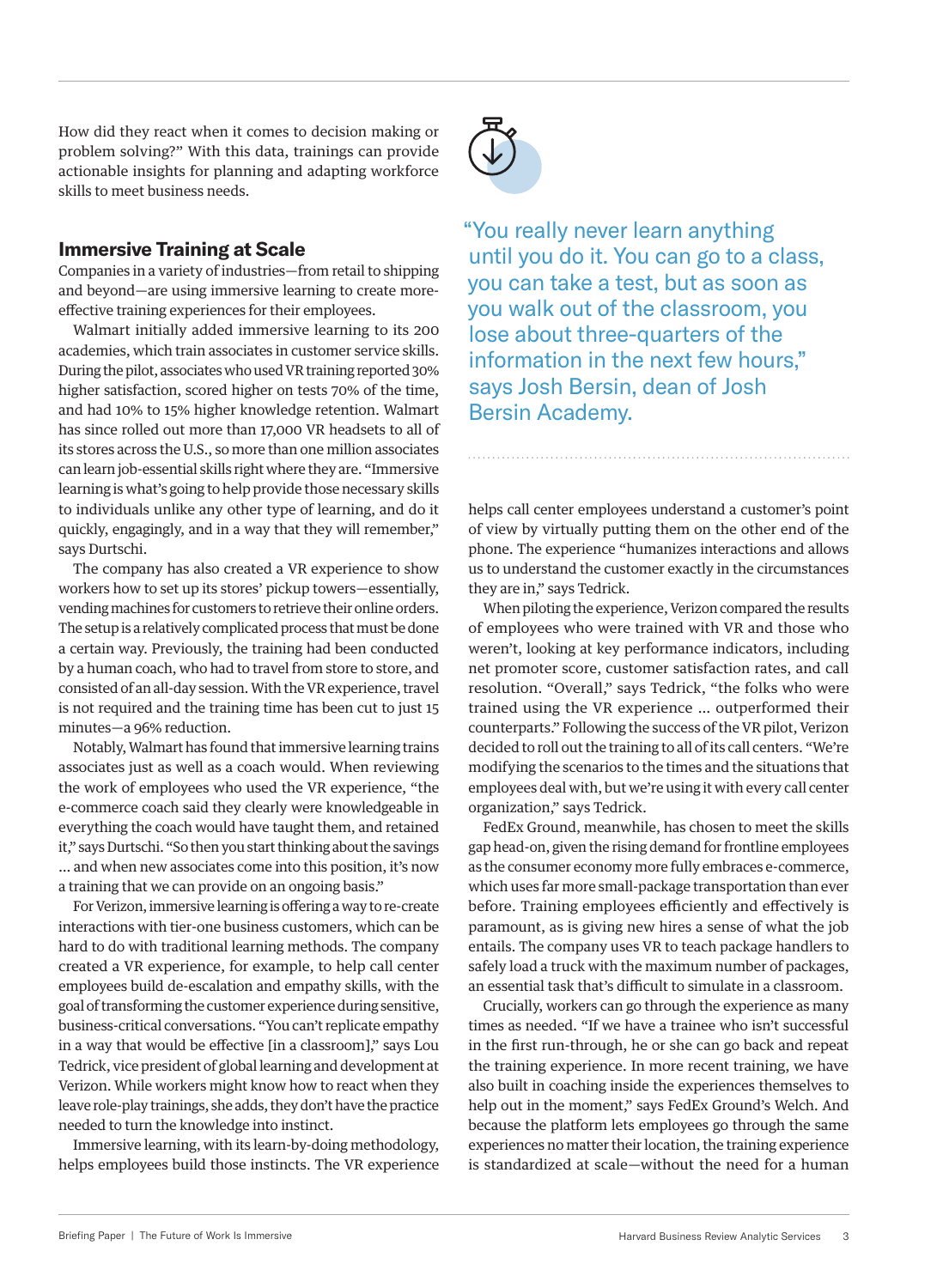

Situations that are "rare, impossible [to train for otherwise], dangerous, or expensive" benefit most from an immersive learning approach, says Lou Tedrick, vice president of global learning and development at Verizon.

instructor. Welch says FedEx Ground so far has initially seen "improvements in safety, performance, and retention of our frontline employees" when using immersive learning. "With the adaptability of the virtual environment, a company could simulate changing scenarios," he adds, "with the aim of enabling talent development to shift and change to meet competitive demands in the workplace."

## **From Innovation to Proven Process**

Immersive learning is a strategic tool for the organization, so executives must carefully consider the specific business objectives they want to achieve with it. "This is a fundamental change in learning," says AccentureXR's Camera, "so don't do it just for the sake of doing it. Understand clearly, what is the need? What are you trying to train for? And how can you think about building it to scale?" Answering these kinds of questions will enable thoughtful and targeted investment, as well as more detail about expected ROI.

To create internal alignment, Welch recommends doing plenty of legwork early on. "Prepare your business plan," he advises, "and that business plan should include a change management plan, a communications plan, and a deployment plan." Emphasize the ROI of immersive learning, and connect it to the business objectives you've identified. "Communicating the performance benefits while you're in those early phases is really critical," Welch adds.

When considering which jobs or tasks immersive learning should be applied to, adopters point to a few obvious candidates. Tedrick says situations that are "rare, impossible [to train for otherwise], dangerous, or expensive" benefit most from an immersive learning approach.

Durtschi agrees: "The more complex, ambiguous, or stressful the role, the more impact immersive learning can have." Camera adds that VR is useful for "complex processes that have multiple steps, especially if those steps require referring back to manuals."

Companies may also want to consider drawing on an outside firm's expertise, Camera says. "When you create these type of experiences, particularly if it's the first time that your organization has done them, get a really good partner to work with you," she notes. "Because if it's not right the first time, you turn people off really quickly."

Next, evaluate how immersive learning can integrate with your existing training infrastructure. For the best results, combine VR experiences with other types of learning experiences, getting the best of both worlds. VR isn't "the endall, be-all solution for training," Durtschi says. The optimal method "really is a blended approach with all different types of modalities."

Indeed, at Verizon, "we always couple our VR use with some other form of instruction, versus just being standalone," Tedrick says. "That's worked for us because it helps us contextualize the knowledge and skills that you are applying to situations."

And while immersive learning, like any platform, requires initial investment—buying the headsets, developing the content—Bersin says the costs will be comparable to those of traditional instructor-led training yet will yield far greater results. He suggests that organizations make a plan and dive in. "Companies that haven't experimented with it should take it seriously, do a pilot, find a high-return program, and allocate some capital," he adds.

Just as important, Welch says, is for the organization to commit to seeing the VR initiative through. "You have to be in it for the marathon," he asserts. "We're not here for the sprint."

## **Conclusion**

Immersive learning has become invaluable for businesses that are thinking strategically about the future of work. What began as a more efficient, memorable, and engaging training method has now become a transformative, scalable business platform. Immersive learning is not only improving the employee experience but also generating insights and business value at scale. As companies deploy this proven method, they are investing long term in their people, amplifying the impact of their current training efforts—and doing both as crises accelerate the need for new skills in the workforce.

#### **Endnotes**

2 Deloitte, "2018 skills gap in manufacturing study," 2018, https://www2.deloitte.com/us/en/pages/manufacturing/articles/future-of-manufacturingskills-gap-study.html.

<sup>1</sup> *Training* magazine, "2019 Training Industry Report," November/December 2019, https://trainingmag.com/sites/default/files/2019\_industry\_report.pdf.